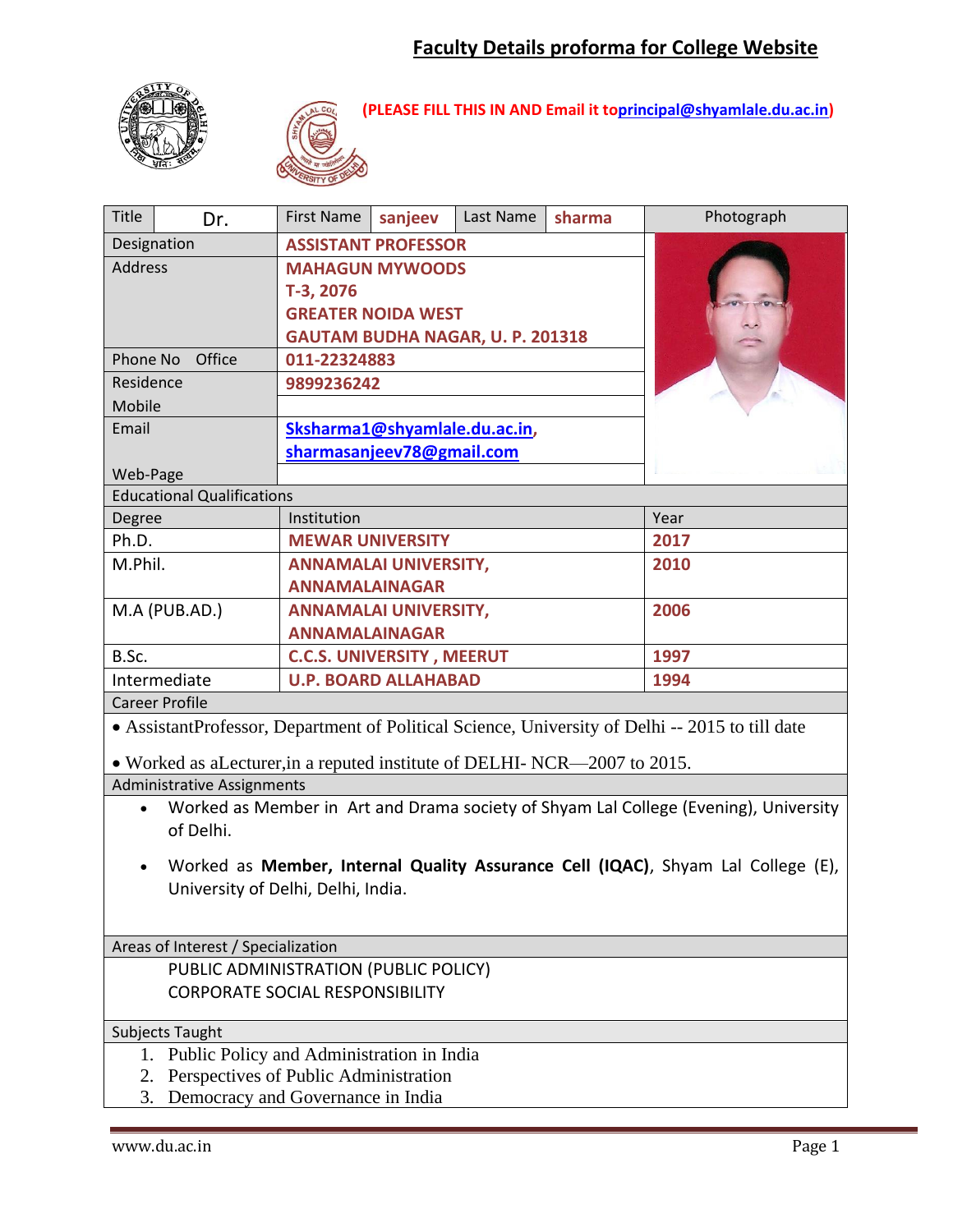| Citizenship and Globalization in India<br>4.<br>Public Opinion – Survey & Research<br>5.<br>Legislative Practices and Procedures<br>6.<br>7. Indian Government and Politics<br>Political Process in India<br>8.<br>International Relations (IGNOU classes)<br>9.<br>10. Comparative Politics (IGNOU classes)<br>11. e-Governance (IGNOU classes)<br>12. Public Policy (IGNOU classes)<br>13. Human Resource Management (IGNOU classes)<br>14. Indian Political Thought (School of Open Learning, DU) |               |               |                     |                     |  |  |  |  |
|------------------------------------------------------------------------------------------------------------------------------------------------------------------------------------------------------------------------------------------------------------------------------------------------------------------------------------------------------------------------------------------------------------------------------------------------------------------------------------------------------|---------------|---------------|---------------------|---------------------|--|--|--|--|
| Time table of the subjects taught during the current semester                                                                                                                                                                                                                                                                                                                                                                                                                                        |               |               |                     |                     |  |  |  |  |
| S.No.                                                                                                                                                                                                                                                                                                                                                                                                                                                                                                | Subject       | Days          | Time                | Classroom           |  |  |  |  |
| <b>Click here to enter</b>                                                                                                                                                                                                                                                                                                                                                                                                                                                                           | Click here to | Click here to | Click here to enter | Click here to enter |  |  |  |  |
| text.                                                                                                                                                                                                                                                                                                                                                                                                                                                                                                | enter text.   | enter text.   | text.               | text.               |  |  |  |  |
|                                                                                                                                                                                                                                                                                                                                                                                                                                                                                                      |               |               |                     |                     |  |  |  |  |
|                                                                                                                                                                                                                                                                                                                                                                                                                                                                                                      |               |               |                     |                     |  |  |  |  |
|                                                                                                                                                                                                                                                                                                                                                                                                                                                                                                      |               |               |                     |                     |  |  |  |  |
| <b>Research Guidance</b>                                                                                                                                                                                                                                                                                                                                                                                                                                                                             |               |               |                     |                     |  |  |  |  |
|                                                                                                                                                                                                                                                                                                                                                                                                                                                                                                      |               |               |                     |                     |  |  |  |  |
| <b>Publications Profile</b>                                                                                                                                                                                                                                                                                                                                                                                                                                                                          |               |               |                     |                     |  |  |  |  |
|                                                                                                                                                                                                                                                                                                                                                                                                                                                                                                      |               |               |                     |                     |  |  |  |  |
| Publications in the Last one year                                                                                                                                                                                                                                                                                                                                                                                                                                                                    |               |               |                     |                     |  |  |  |  |
|                                                                                                                                                                                                                                                                                                                                                                                                                                                                                                      |               |               |                     |                     |  |  |  |  |
| Published a paper on exploring various dimensions of GANDHI for good governance, in a<br>journal<br>Published an article Legal and political dimensions of one nation one election, in<br><b>GLOBALLENSE, published by DCRC, D.U.</b>                                                                                                                                                                                                                                                                |               |               |                     |                     |  |  |  |  |
| Conference Organization/ Presentations (in the last three years)                                                                                                                                                                                                                                                                                                                                                                                                                                     |               |               |                     |                     |  |  |  |  |
| 1. Attended one week faculty development programme(FDP), organised by Department of Political<br>Science and IQAC of Shyam Lal College (Evening)                                                                                                                                                                                                                                                                                                                                                     |               |               |                     |                     |  |  |  |  |
| 2. Published an article Reinventing CSR: Philanthropy to companies Act, in the reputed International<br>Journal ASPIRARE.                                                                                                                                                                                                                                                                                                                                                                            |               |               |                     |                     |  |  |  |  |
| 3. Paper published on Various Dimensions Of Gandhi for Good Governance, in a two day National<br>Seminar on Mahatma Gandhi in Pristine Perspective: A sequicentennial Overview, organised by Shyam<br>Lal college (Evening)                                                                                                                                                                                                                                                                          |               |               |                     |                     |  |  |  |  |
| 4. Attended two day International Conference on Achieved Excellence in Higher Education, organised<br>by Delhi School of Professional Studies and Research (DSPSR) and IQAC Shyam Lal College (evening)                                                                                                                                                                                                                                                                                              |               |               |                     |                     |  |  |  |  |